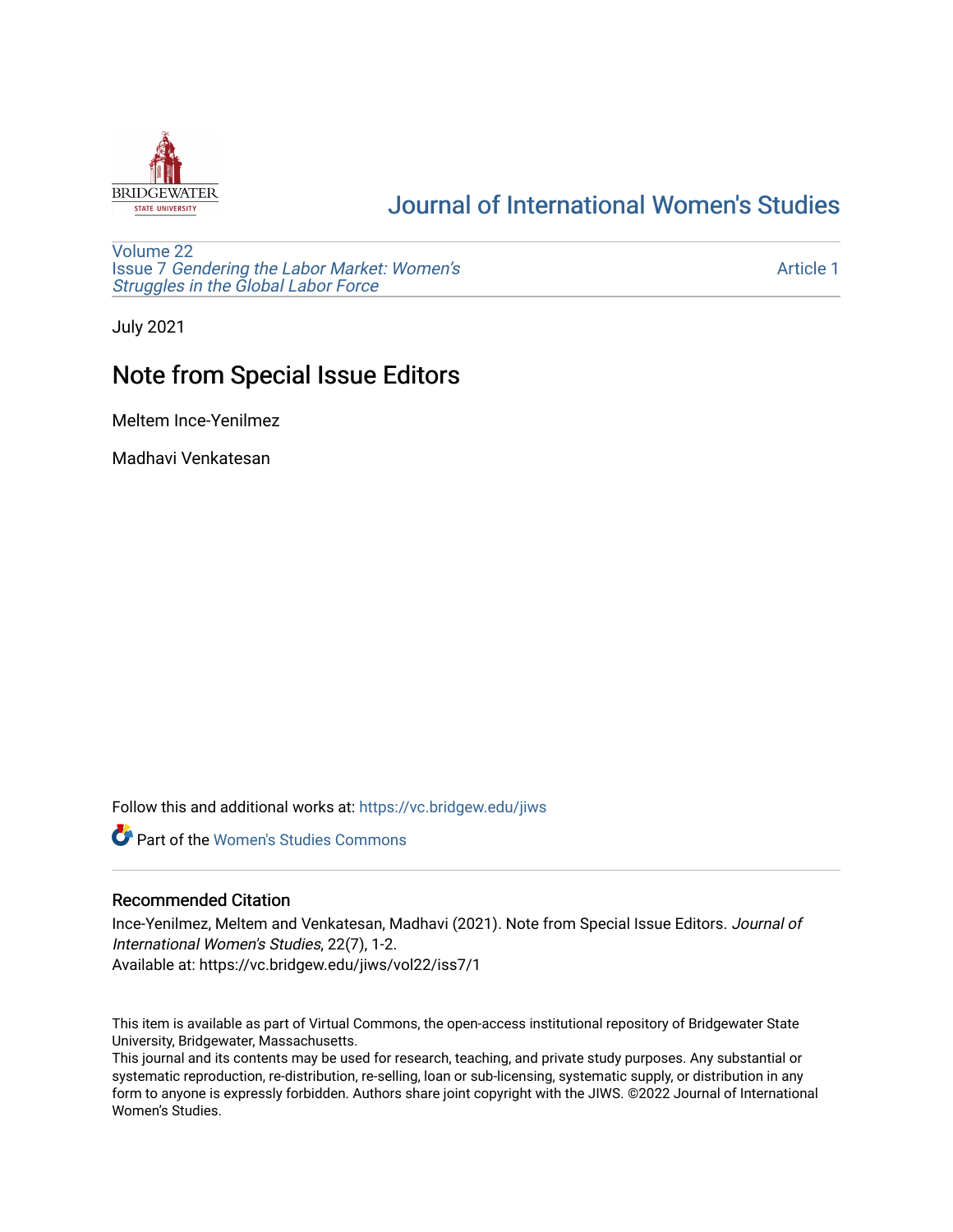#### Ince-Yenilmez and Venkatesan: Note from Special Issue Editors

This journal and its contents may be used for research, teaching and private study purposes. Any substantial or systematic reproduction, re-distribution, re-selling, loan or sub-licensing, systematic supply or distribution in any form to anyone is expressly forbidden. ©2021 Journal of International Women's Studies.

### *Note from Special Issue Editors*

Welcome to this special issue, Gendering the Labor Market: Women's Struggles in the Global Labor Force. This issue follows from a call for papers in July 2020 and, given the volume of papers submitted, represents one of two compilations of submitted papers that address the topic. The second volume is planned for October 2021.

In this volume, are nine original articles, along with a selected group of book reviews and book review essays. The articles highlight issues specific to Korea, Turkey, Peru, South Africa, Europe, Spain, and India, and focus on aspects unique to women's experience and common to women across geographies.

Liz Jonas in *Crafted for the Male Gaze: Gender Discrimination in the K-Pop Industry* addresses the overt and sexualized oppression resulting from female objectification in Korea and how this has commoditized and marginalized women. Her discussion is focused to the popular music industry but provides understanding of how the characteristics of the industry have affected the perception of women in general*.* Gözde Ersoz and Meltem Ince-Yenilmez provide insight with respect to how gender roles and limitations in the highly visible Turkish sports industry affect and maintain pre-existing patriarchal perspectives, and the opportunity that greater gender representation in visible roles provides with respect to overt Turkish policies to promote gender equity.

In *"Not Women's Work": Gendered Labor, Political Subjectivity and Motherhood,* Mary Wilhoit evaluates cultural perceptions and preconceptions related to women's employment in Peru. Her findings support that women are not necessarily tied to informal sector employment, rather they are fixed on employment in order to provide support to their children and families, as such they will seek opportunity as available prompting modification in what defines "women's work." Odile Mackett discusses the impact of child rearing and unpaid domestic work in South Africa in *Quality of work and unpaid reproductive labour in the South African labour market.* Her research conclusions support pre-existing literature and perceptions specific to the trade-off between unpaid work and labor market value, essentially highlighting that women are penalized in the labor force for assuming gendered domestic responsibilities.

Heather Montes in *'Noble Mothers' and their Others: Racialized Women Entrepreneurs and Poverty Finance* addresses the misconceptions of microfinance as a poverty salve and highlights short-comings and conditions for access to finance. The article highlights the significance of context in policy-making and the pitfalls related to the application of initiatives in the absence of its consideration. María De Las Mercedes in *Characterization of European female informal investors* addresses the relationship between women and finance from an alternative perspective, highlighting the role of women investors in Europe, their characteristics, and their under reported and discussed contributions.

1